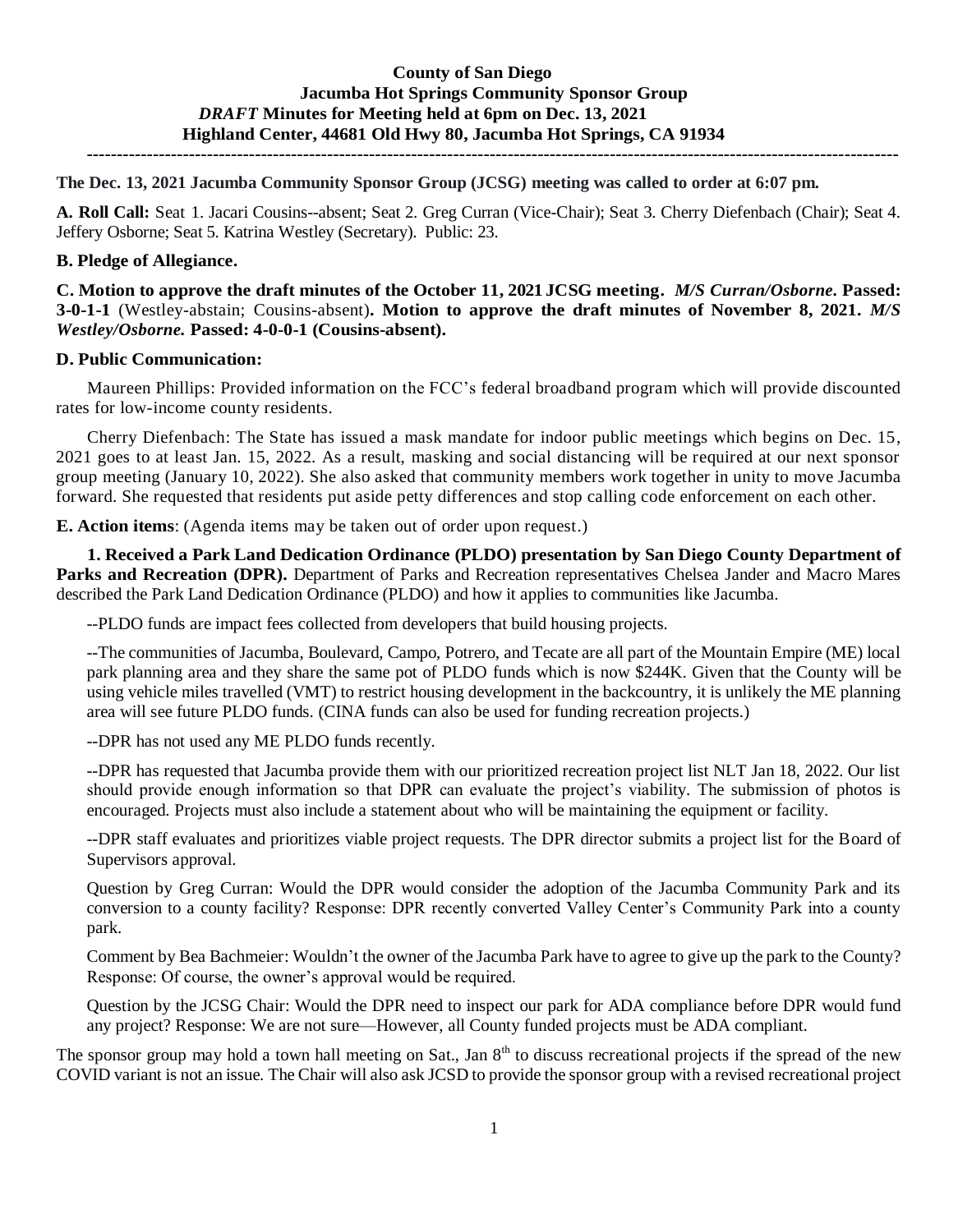list based on the information obtained from the DPR's presentation. **Jacumba's PLDO prioritized recreation project list will be further discussed and approved at our January JCSG meeting.**

**2. Received the following updates from the co-chairs of the Community Benefits Ad Hoc Subcommittee.** Walker Frankenberg provided a summary of the results of the initial bi-lingual community benefits/energy usage survey that was mailed by PDS. The subcommittee tallied the results of 41 completed English survey responses that were received from individuals and households—the responses represent a total of about 80 residents. Playground improvements and shade covers were the most frequently requested park improvements. Other popular park improvements were: more trees and picnic tables, a skatepark, more restrooms and fountains, a fitness trail, a gazebo, and a swimming pool.

There were some concerns with the survey's distribution by PDS because not every person with a Jacumba PO box got a survey. When that was learned, the subcommittee did a good job of reaching out to the people attending the Feeding America event, giving them a survey. Additionally, surveys were available at the PO Lobby and the library. The survey was also posted on social media. While the survey distribution had some glitches and the numbers of surveys that were returned were disappointing, the JCSG now has some ideas from residents about possible park, Highland Center, and other town improvements. The Chair thanked the subcommittee for their efforts to distribute, collate, and analyze the surveys. It is starting point for getting community awareness and involvement in the community benefits process.

Subcommittee Co-Chair Margit Whitlock provided an overview of a variety of fiduciaries like the San Diego Foundation (the firm that PDS has identified as a possible holder of our community benefit funds), Mission Edge, Rancho Santa Fe Foundation, and the brokerage firm, Raymond James. All fiduciaries offer a range of investment management services to non-profit groups including endowed and non-endowed accounts. Endowed accounts earn more interest because those investments that are generally held for a long duration. Non-endowed accounts offer less interest but are more readily accessible. A combination of both may be a good strategy for the \$3.55 million in undesignated community benefit funds.

The subcommittee is investigating the feasibility having the Jacumba Boulevard Revitalization Alliance (JBRA), a local non-profit, to serve as a possible temporary or permanent fiscal sponsor for the community of Jacumba. Under this scenario, the JBRA board of directors (BOD) would agree to form/elect members of a new and separate subcommittee that would make recommendations for the expenditure/release of JVR community benefit funds. JBRA could provide the non-profit status that the fiduciaries require. Some Jacumba benefits money would be used to pay JBRA for bookkeeping services necessary to document and report on funds held. A memorandum of understanding (MOU) approved by JBRA's BOD would be needed to cement any fiscal sponsorship. Jacumba could also form its own new 501c3 non-profit organization specifically charged with the management of community benefit funds. The establishment of a non-profit is rather lengthy, can be expensive, and it would likely not be in place before BayWa releases the community benefit funds to PDS. (An attorney that would set up the non-profit would likely charge upwards of \$7K.) Jeff Osborne said that we could consider a cheaper alternative like Legal Zoom which charged him \$700 to set up a non-profit organization.

Question by the JCSG Chair: Is the subcommittee comfortable with the San Diego Foundation potentially serving as our fiduciary? Response: The SD and Rancho Santa Fe foundations investment fees are a lot higher (~1.3 to 1.56 percent of the account's annual earnings) than brokerage like Raymond James which charges  $\sim$ .75 percent. All foundations charge additional financial fees to manage the request for proposal (RFP) process.

Question by Jeff Osborne: If we did not pay a foundation to manage the RFP process, who would do so? Response: Either the JBRA subcommittee or the new non-profit.

Comment by Bonnie Hafdell: Seems like a fiscal sponsorship under JBRA would be the quickest and simplest way to manage the JVR community benefits process because the foundations are more restrictive long-term investments.

Comment by Walker Frankenberg: Based on our initial discussions with Mark Ostrander (JBRA), the following would be required by JBRA: a first a MOU, then a strategic business plan that identifies who is on the subcommittee at JBRA, and separate bank accounts (investment and checking account with several designated signers).

Margit Whitlock further explained some of the differences between endowed and non-endowed investment accounts. Endowed accounts are funds that are basically invested in perpetuity and only 5 percent of the distributive balance (net income and appreciation) initial funds can be withdrawn each year. Endowed funds are low risk investments with about a 5 percent rate of return. Non-endowed funds are made up of stocks, mutual funds, CDs, and money market accounts. They do not have an annual restriction on the amount of funds that can be withdrawn. (When the community wants to fund a project, the broker would sell stocks or other assets.)